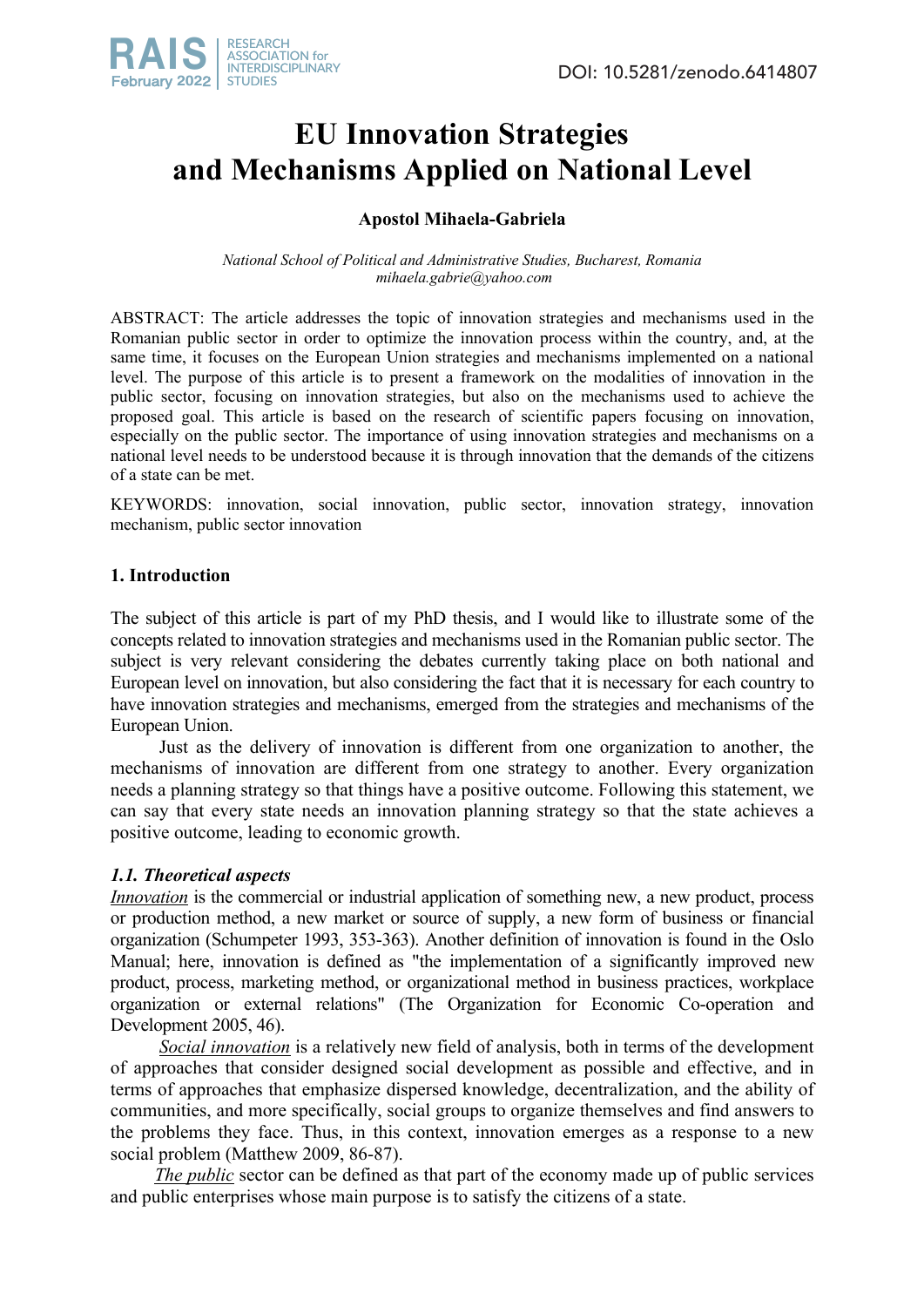*Strategy* represents the long-term determination of the goals and objectives of an enterprise, the adoption of a course of action, and the allocation of resources needed to achieve objectives (Chandler 1993, 63). Another definition of strategy refers to the fact that this concept is the common axis of the organizations' actions and products/goals that define the essential nature of the economic activities that said organization carries out or plans to carry out in the future (Ansoff 1996, 116). According to this perspective, a strategy is made up of three main elements: the most important objectives to be achieved, the most significant policies to be followed and the programs that enable the achievement of the objectives. At the same time, strategy refers to the fact that it represents the set of the major long-term objectives of one organization, the main ways to achieve them, together with the resources allocated to reach competitive advantage according to the organization's mission (Nicolescu and Verboncu, Management 1999, 131).

There are many understandings of the concept of strategy, but within the context of each definition stands the idea that all strategies are carried out with the aim of achieving their stated objectives.

For a strategy to be successful, it must have a mission, the fundamental objectives and strategic goals must be well established, the resources required must be known, and the timescales for completion must be known; all of which lead to the creation of competitive advantage. With regard to the concept of strategy in the public sector, administrative institutions and civil servants are called upon to take on the formulation of strategies, objectives and priorities as an integrated part of managerial activity (Nutt and Backoff 1993, 30-45). Numerous studies have looked at how public organizations define and implement their strategic objectives and have found a significant influence of public sector distinctiveness in this area.

Another idea referring to strategy in the public sector is that it requires dealing with the relationship with the environment, as well as the organization's missions and goals, and the strategic approach must involve three major components: defining goals and objectives, developing an action plan that makes the organization and its environment compatible, and constructing effective implementation methods (Bozeman and Straussman 1990, 14). Strategy involves setting organizational objectives and priorities and designating operational plans through which these objectives can be achieved.

*Mechanism*, according to Cambridge Dictionary, is defined as the set of elements that form a whole, functioning as an organism. The innovation mechanism is that part which is made with the purpose of helping to achieve and fulfil the objectives of certain strategies. Just as innovation strategies can be in both the public and private sectors, innovation mechanisms can be in both sectors.

#### **2. Innovation strategies and mechanisms on European level applied on national level Strategies**

A knowledge-based society is one that focuses on public sector innovation and competitiveness creation. On the European level there are a multitude of innovation strategies and mechanisms, but the most prominent strategies are the Europe 2020 strategy and the Research, Innovation and Development Strategy. Of course, these have their own mechanisms for delivering the strategy.

The *Europe 2020* strategy is a European-wide strategy, which is why EU Member States are obliged to take it on board and transpose it on national level. The European Commission presents seven initiatives needed to drive progress under each priority theme. These initiatives are, Innovation Union; Youth on the Move; A Digital Agenda for Europe; Smart Europe; An Industrial Policy for the Globalization Era (Rotaru 2014, 532-541); An Agenda for New Skills and Jobs and a European Platform against Poverty.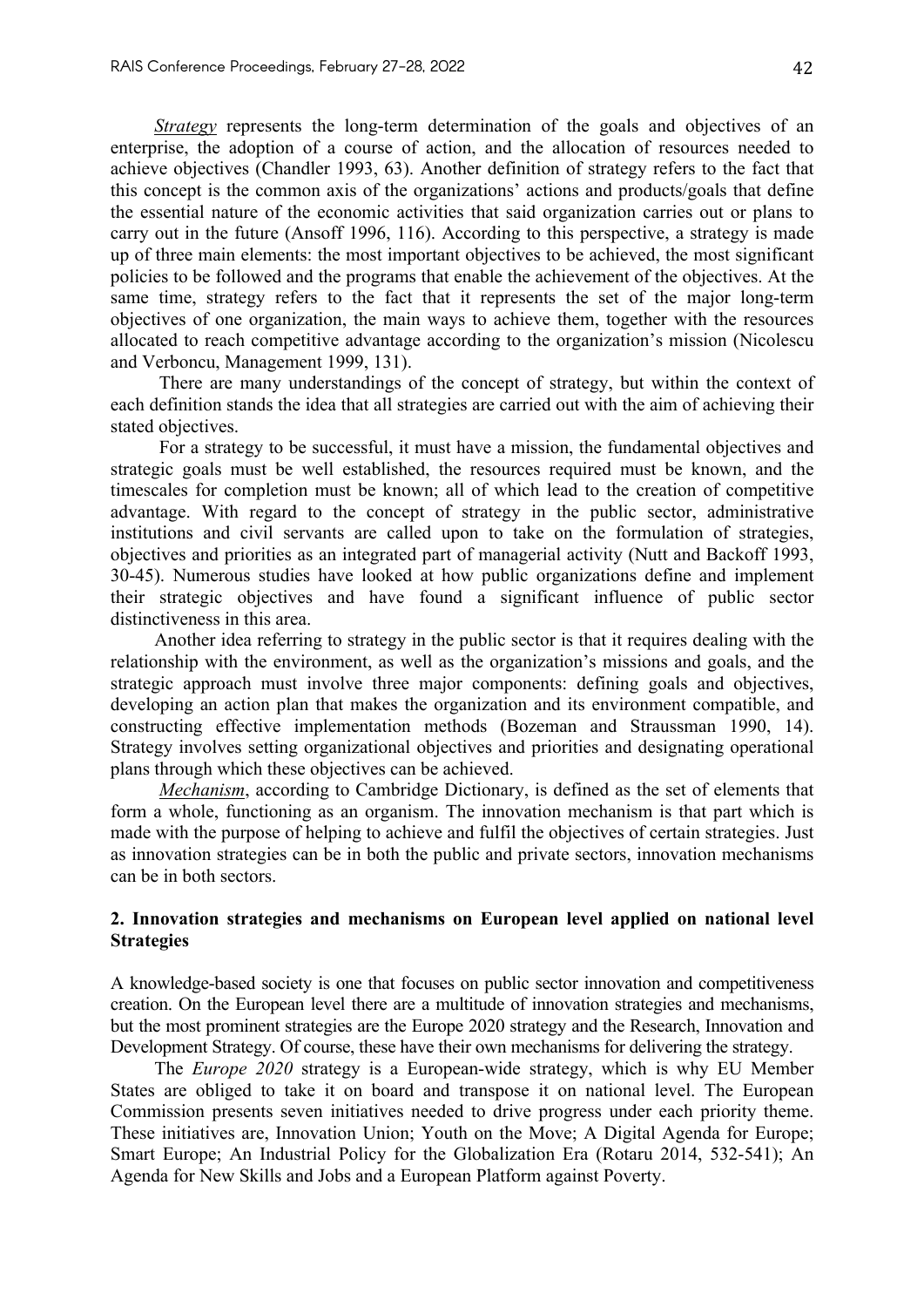According to the European Commission, efforts are being made to finalize the European Research Area with a view to developing a strategic research agenda, to improve the framework conditions enabling organizations to innovate and be as innovative as possible, to launch various European innovation partnerships on national levels, and to strengthen various EU instruments for the innovation process (European Commission 2010, 15).

On national level, according to the European Commission, Romania and other Member States should: reform R&D and innovation systems to promote excellence; ensure a sufficient number of sciences, math and engineering graduates and focus school curricula on creativity, innovation and entrepreneurship; prioritize budgeting on knowledge. At the same time, it must invest in the education system so as to put education on a learning path and create jobs for young people. In addition, Romania and the Member States of the European Union must empower their citizens, in order to combat or minimize poverty.

Regarding the Research, Innovation and Development Strategy, despite the fact that research-development-innovation activity occupies a central place in all of Romania's development strategies, this activity is still poorly developed, and its impact is limited, which is why from 2022 onwards the budget allocated to research-innovation is lower than in previous years. For the year 2021, the budget allocated to research and innovation is approximately 24% higher than in 2020, when the budget was approximately 1.54 billion lei. According to the Ministry of Innovation, Development and Digitalization, the budget allocated to this sector is expected to decrease from year to year, so that in 2022 - 1.77 billion lei will be allocated, in 2023 - 1.68 billion lei, and in 2024 - 1.69 billion lei (Ministry of Research 2021, 2).

Romania was included in the category of modest innovators until 2019 (European Commission 2019) but since 2021 our country is ranked last in the European ranking, being classified as an emerging innovator. Even if Romania has progressed in terms of innovation, our country still occupies one of the last places in terms of digital public services.

In order to implement this strategy, several instruments were used, such as the National Plan for Research, Technological Development and Innovation 2014-2020 (PNCDI\_3) together with other public policies in different sectors (Pașnicu 2018, 28-30). In addition to these, to implement the Research, Development and Innovation Strategy on a national level, the Government of Romania has approved Plan III - National Development and Innovation. Plan III was created to pursue the following objectives: the creation of a national research, development and innovation system, the provision of researchers and the development of new generations of internationally competitive researchers, and the increase of public funding by concentrating resources in areas with economic relevance and demonstrating research potential.

The share of public innovation in the Romanian system is about 71% and the private share of Romanian innovation is 29%. Even if at first glance we consider that the Romanian public system is not innovative at all and that it is stagnating, a closer look shows that the share of Romanian innovation belongs to the public sector and not to the private sector.

In addition to these, our country has developed its own strategies derived from the above. Thus, the Strategy for the Consolidation of Public Administration was created with the aim of forming a Romanian space in which transparency and citizen trust in relation to public services become a cornerstone in the formation of an innovative administration. The public administration will gain the trust of citizens by providing prompt and quality services. One of the activities targeted by this strategy is the simplification of Romanian bureaucracy. A strategic objective is to reduce bureaucracy and simplify procedures especially for citizens. These actions are intended to increase transparency.

Another strategy developed on a national level is the National Competitiveness Strategy. Its aim is to place Romania in the top 10 economies at European level to achieve a competitive business system that focuses on innovation, creativity, and entrepreneurship.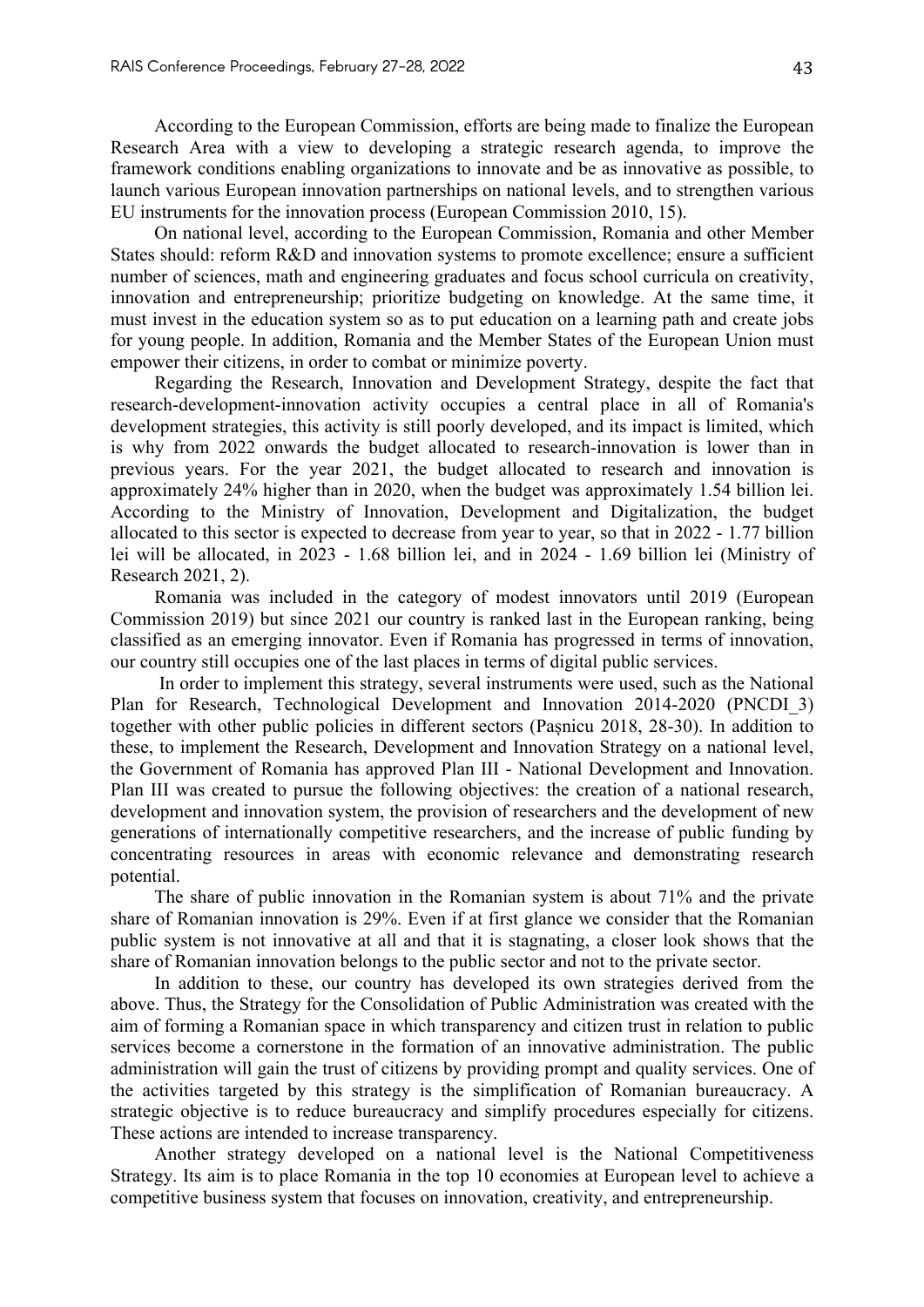#### **3. Mechanisms**

As mentioned earlier, mechanisms are created to carry out innovation strategies. Thus, each strategy has its own mechanisms tailored to the specificity and purpose of the strategy. In order to make the Europe 2020 Strategy a success, the Horizon 2020 Program was created, which is the largest Research and Innovation program ever carried out by the European Union. This program promises more breakthroughs, and world firsts, bringing great ideas from the lab to the market (Ministry of National Education 2017). Horizon 2020 is the financial instrument to implement the Innovation Union, the Europe 2020 flagship initiative to ensure Europe's global competitiveness.

This program aims to help businesses and other types of organizations gain access to loans, guarantees and equity finance through two mechanisms: the Loan Facility and the Equity Facility (European Commission 2014).

The loan mechanism is based on the idea of building on certain policies and sectors so that different loans and guarantees will be offered to individual beneficiaries to increase research and innovation investment, and, on national level, the loan facility is manifested in the Euratom loan to Romania consisting of  $E223.5$  million in the form of a facility for the completion of Unit 2 of Cernavodă nuclear power plant.

The equity mechanism will provide venture capital and/or mezzanine capital to individual businesses in the early stages. The mechanism will also have the possibility to make expansion and growth stage investments in conjunction with the Growth Equity Mechanism under the Competitiveness of Enterprises and SMEs Program, including the trusts' funds (Chesbrough 2005, 41).

The methodological aspects of the formation of the modern economic mechanism on the innovation process should be analyzed through the functioning of national innovation systems, as this will recognize the need for a holistic approach on the innovation process (Ganea and Demidețchi 2013, 230). And for the implementation of these mechanisms, the European Investment Bank Group can be entrusted with the task of implementing financial instruments in accordance with the Financial Regulation.

Smart specialization is a focus of the Research, Development and Innovation Strategy and involves several things such as: stimulating a certain type of economic behavior, with regional or global ambitions and orientation; understanding the social impact of science, technology, and economic activities in relevant sectors; and interdisciplinary research and development (Ministry of Research, Development and Innovation 2014, 22). Which is why tax mechanisms for indirect funding of research, development and innovation activities aim to encourage local investment in research and development. Within the Competitiveness Strategy, there is the monitoring and evaluation mechanism. This mechanism applies to different economic sectors and different areas of activity.

| Economic     | Smart          |            | Information   | Energy,     | Echo-            |        |
|--------------|----------------|------------|---------------|-------------|------------------|--------|
| sectors with | specialization | <b>Bio</b> | and           | Environment | nanotechnologies | Health |
| competitive  | areas in the   | economy    | communication | and climate | and advanced     |        |
| potential    | 2014-2020 RDI  |            | technology,   | change      | materials        |        |
|              | Strategy       |            | space, and    |             |                  |        |
|              |                |            | security      |             |                  |        |
| Important    | Tourism and    |            |               |             |                  |        |
| economic     | ecotourism     |            |               |             |                  |        |
| role and     | Textiles and   |            |               |             |                  |        |
| influence on | leather goods  |            |               |             |                  |        |
| employment   | Wood and       |            |               |             |                  |        |
|              | furniture      |            |               |             |                  |        |
|              | Creative       |            |               |             |                  |        |
|              | industries     |            |               |             |                  |        |

Table 1. Economic sectors of interest for the monitoring and evaluation mechanism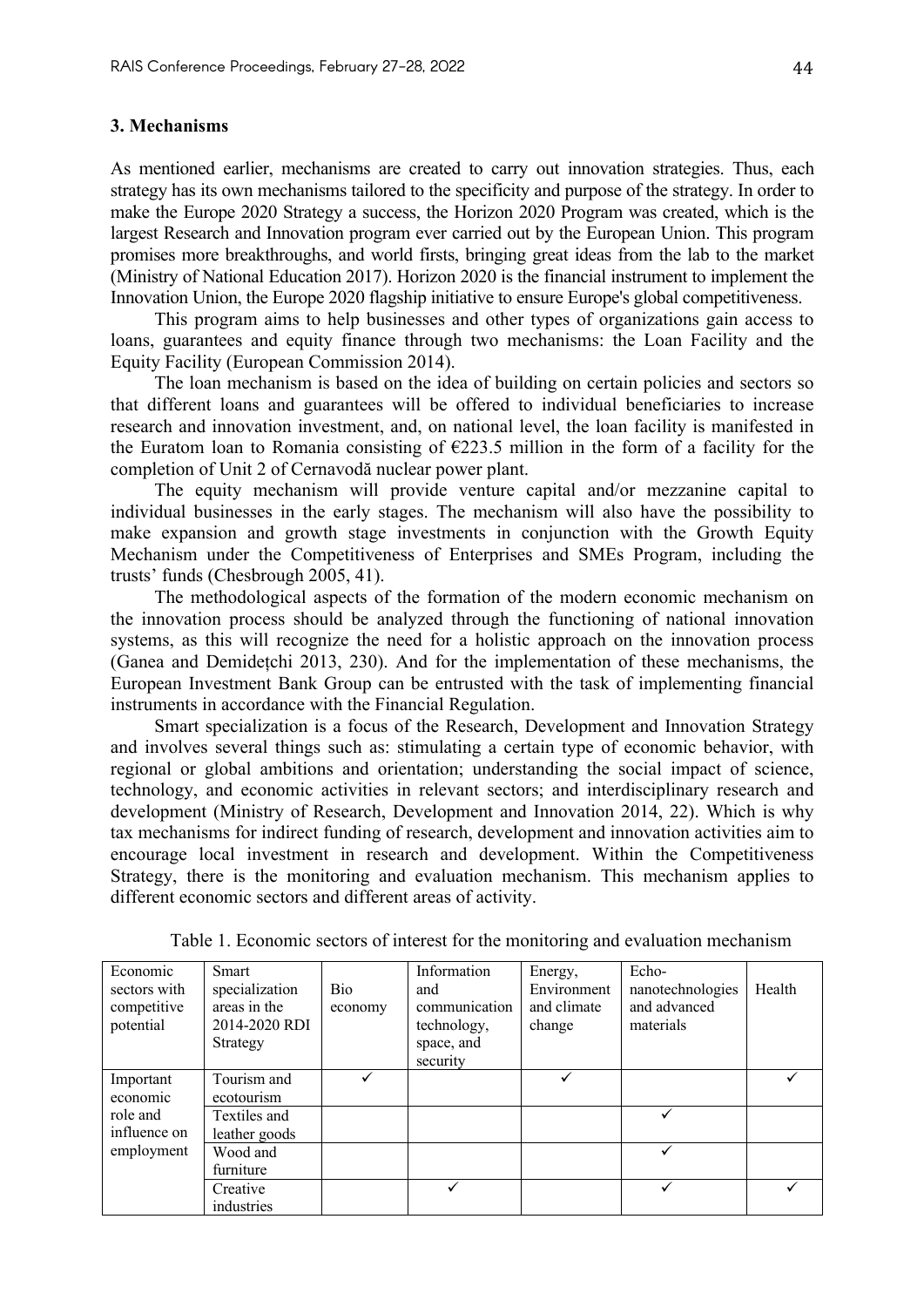| Competitive<br>dynamics                                           | Automotive<br>industry and<br>components                                 |              |   |   |  |
|-------------------------------------------------------------------|--------------------------------------------------------------------------|--------------|---|---|--|
|                                                                   | $\sqrt{}$ Information<br>and<br>communication<br>technology              | $\checkmark$ |   |   |  |
|                                                                   | Food and drinks<br>processing                                            |              |   | ✓ |  |
| Innovation,<br>technological<br>development<br>and added<br>value | Health and<br>pharmaceuticals                                            |              |   | ✓ |  |
|                                                                   | Energy and<br>environmental<br>management                                |              | ✓ |   |  |
|                                                                   | Bioeconomy<br>(agriculture,<br>forestry,<br>fisheries and<br>aquaculture |              | ✓ |   |  |

*Source: Romanian Government (2015, 8)*

#### **4. Conclusions**

Strategy is a complex term, and to create a strategy one needs to take into account its mission, the fundamental objectives of the strategy, strategic options, resources and timelines as well as competitive advantages. In order for an organization, regardless of the sector in which it operates, to become as innovative as possible, it is necessary for it to create innovation strategies, and for those strategies to be touched and completed using innovation mechanisms. But one must bore in mind that each strategy has its own mechanisms and that strategies do not have identical mechanisms.

The Horizon 2020 Program was created to make the Europe 2020 Strategy a success. Horizon 2020 is the largest Research and Innovation program ever run by the European Union. Innovation strategies are created to help develop a country's innovation capacity and innovation mechanisms arise from the desire to have a positive outcome of the implemented strategy.

In Romania there are certain innovation strategies such as: the Research, Development, and Innovation Strategy; the National Competitiveness Strategy (and others) and it should be noted that the Research, Development, and Innovation Strategy emphasizes the expenditure allocated to the research, development and innovation process in our country, and the vision of the National Competitiveness Strategy is to place Romania in the top 10 economies at European level in order to achieve a competitive business system that emphasizes innovation and creativity.

The Loan Mechanism and the Equity Mechanism are mechanisms that belong to the Europe 2020 Strategy. These innovation mechanisms are also part of the Horizon Framework Program and are used to obtain various loans and equity financing guarantees.

Unfortunately, there is no clear definition of innovation mechanisms in the country to help implement innovation strategies and therefore it is difficult to use innovation mechanisms because it is not known what they are called, what their main purpose is and, more importantly, whether they can be folded into specific strategies.